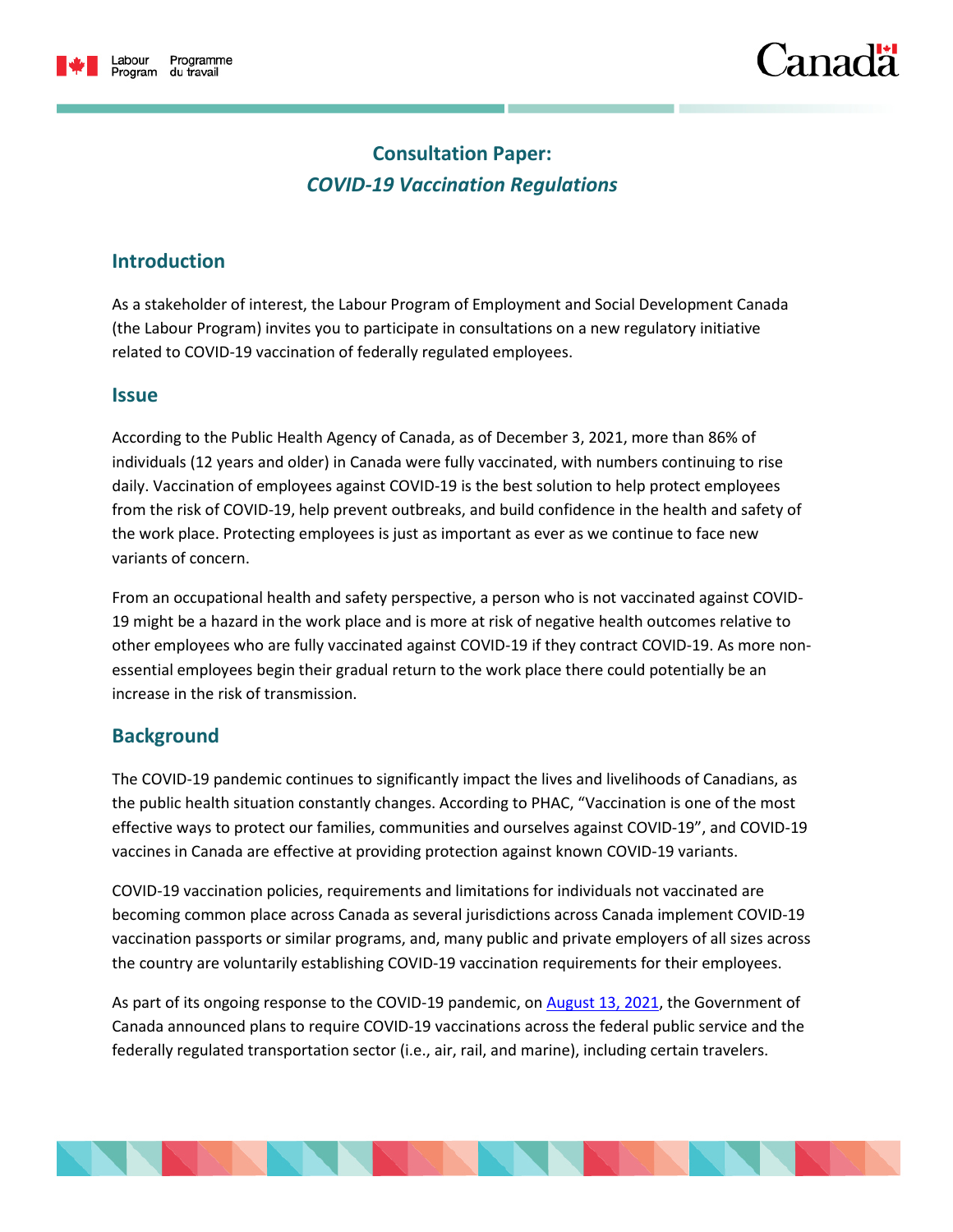O[n October 6, 2021,](https://pm.gc.ca/en/news/news-releases/2021/10/06/prime-minister-announces-mandatory-vaccination-federal-workforce-andC:/Users/johnathan.fleming/AppData/Local/Microsoft/Windows/INetCache/Content.Outlook/0QQVGKL1/Let%E2%80%99s%20hyperlink) the Prime Minister reaffirmed this commitment. In addition, the announcement stated that Crown corporations and agencies are being asked to implement vaccine policies and that the government will keep working with employers in other federally regulated work places to ensure vaccination is prioritized for workers in these sectors.

### What We Have Heard

In response to the Government of Canada's announcements on August 13 and October 6 to require COVID-19 vaccinations across the federal public service and the federally regulated transportation sector, the Labour Program conducted limited and targeted outreach at the working level with stakeholders in the federally regulated private sector to gain initial reactions and feedback.

Stakeholders from the banking sector, road transportation sector, other sectors (including telecommunications) and employee representative groups all expressed concerns around employee refusals to be vaccinated leading to labour shortages and impacts on operations. Stakeholders from each of these groups also mentioned concerns about meaningful engagement, guidance, and clarity from the Government.

Stakeholders from the road transportation sector, specifically, emphasized the importance of a cohesive Canada-United States approach to vaccination requirements as to not negatively affect supply chains and labour force.

Several large federally regulated employers (such as some banks and telecommunication companies) have already implemented their own vaccination policies.

Indigenous partners shared that vaccine hesitancy in some communities may come from historical trauma and raised questions about the Government of Canada's authority to mandate vaccinations. Mandatory vaccination requirements would likely elicit negative reactions from First Nations partners and meaningful engagements would be important for the implementation of such requirements.

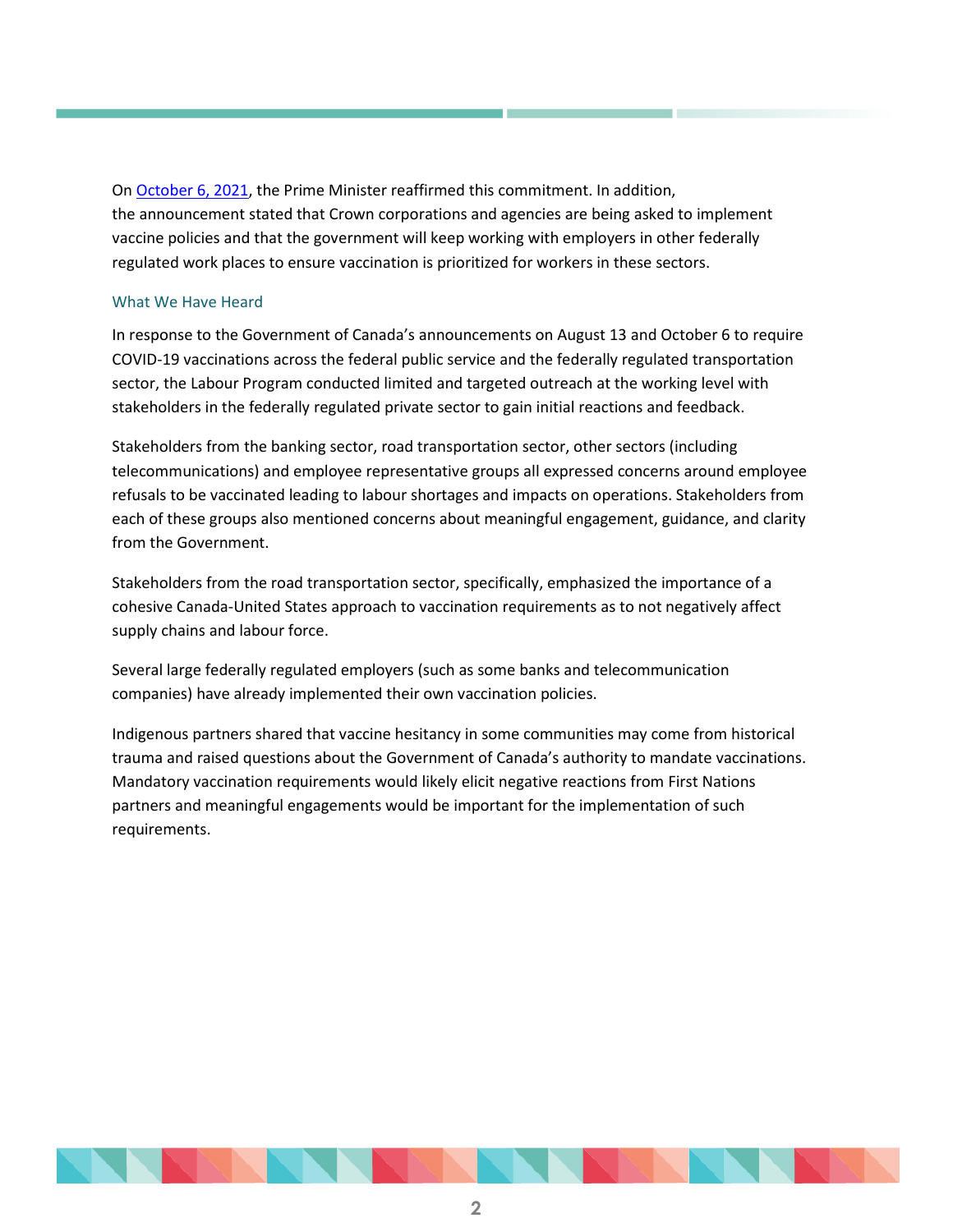# **Regulatory Initiative**

## Policy Intent

In response to the announcement, the Labour Program is developing the *COVID-19 Vaccination Regulations* (the Regulations) under Part II of the *Canada Labour Code* (the Code) for application to federally regulated employers covered by that Part.

Through the new standalone Regulations, it is expected that the Labour Program will require vaccination of federally regulated employees.

The new regulations will complement existing occupational health and safety measures, such as masking, handwashing and physical distancing, to provide further protection against the risk of transmission of COVID-19 in the work place.

It is expected that employers will have the following responsibilities to ensure the proper application of the above mentioned requirement:

- Ensure employers obtain an attestation of vaccination or proof of vaccination from all employees;
- Exempt employees who, for reasons protected by the *Canadian Human Rights Act* (CHRA), are unable to provide an attestation of vaccination or proof of vaccination;
- In consultation with the policy committee, or if there is no policy committee, with the work place committee or the health and safety representative, conduct a work place assessment to identify whether any additional measures are necessary to prevent the transmission of COVID-19 in the work place before an exempted employee attends a work place controlled by the employer;
- When necessary, take additional measures to prevent the transmission of COVID-19 in the work place before an exempted employee attends a work place controlled by the employer;
- In consultation with the policy committee, or if there is no policy committee, with the work place committee or the health and safety representative, identify the limited circumstances when employees who are not required to attend the workplace are excluded from having to provide an attestation of vaccination or proof of vaccination; and,
- Keep a record of:
	- o The COVID-19 vaccination status of employees, including the attestations of vaccination or proofs of vaccination; and,
	- $\circ$  The completed work place assessments and any preventive measures taken.

To ensure these requirements are enforceable through administrative monetary penalties (AMPs), it is expected that consequential amendments will be made to the Ad*ministrative Monetary Penalties (Canada Labour Code) Regulations* (AMPs Regulations) made under Part IV of the Code.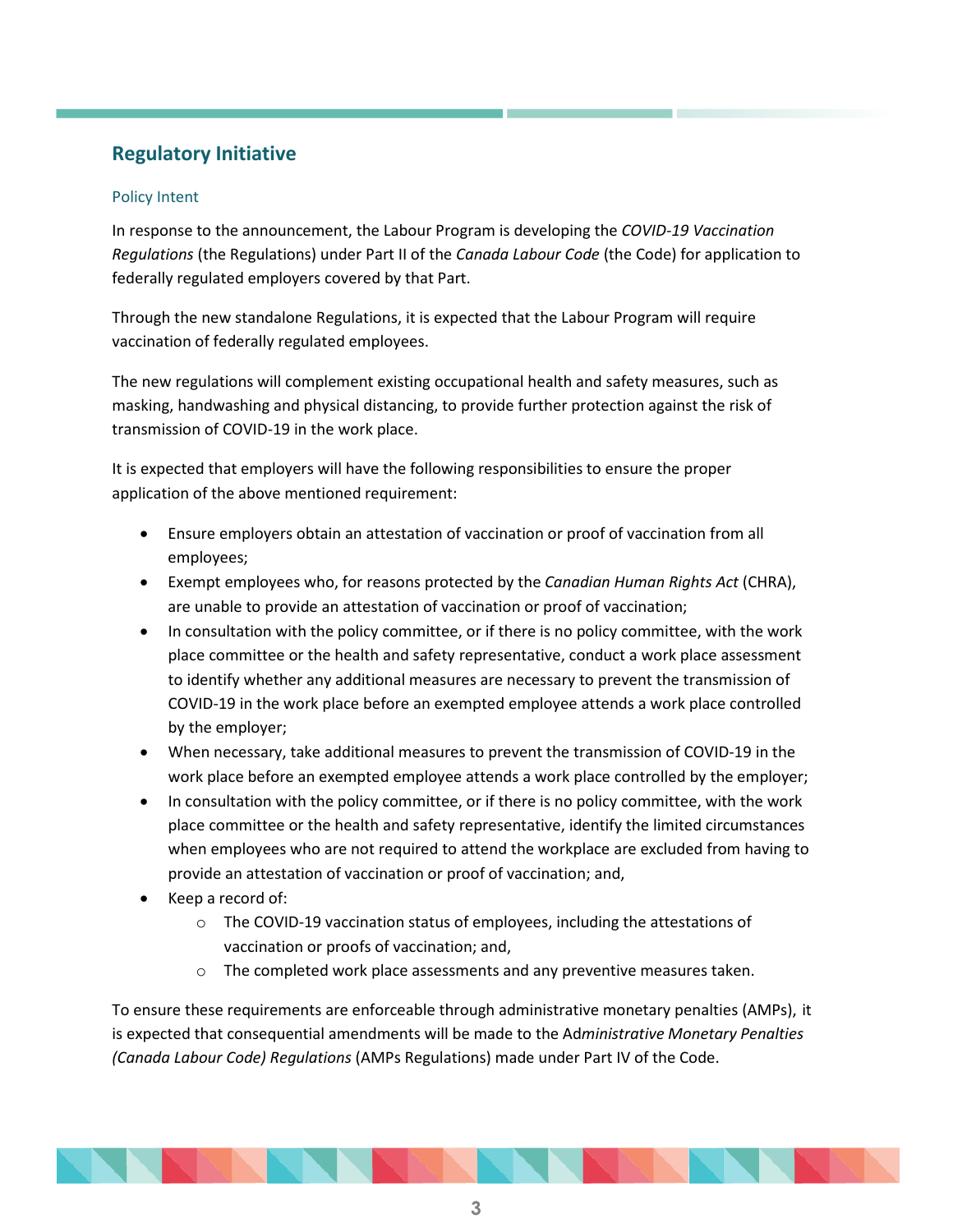The Regulations are anticipated to be directly published in *[Canada Gazette](http://www.gazette.gc.ca/accueil-home-eng.html)* Part II, and come into force early in 2022. The Labour Program will provide guidance regarding the Regulations, and resources will be developed to help federally regulated work places implement the COVID-19 vaccination requirements.

### **Objectives**

The objective of the Regulations is to help protect the occupational health and safety of federally regulated employees by requiring employers to obtain confirmation of full COVID-19 vaccination status from their employees.

# **Discussion Objectives and Questions**

Given compressed timelines, stakeholders participating in the consultations process will have the opportunity to provide their feedback on the following policy questions during the upcoming virtual consultation session. The Labour Program requests all stakeholders nominate a spokesperson to share their organizations' comments during the consultation session.

### Key Questions

- 1. Will the proposed Regulations help employers respond to the COVID-19 pandemic?
- 2. Based on our summary of the Regulations, what feedback do you have?
- 3. Following the publication of the Regulations, how long do you think it will take employers to ensure their employees are fully vaccinated against COVID-19?
- 4. How do you anticipate employers supporting employees **unable** to become fully vaccinated for reasons protected under the *Canadian Human Rights Act*?
	- a. How well do you know, or believe employers and employees know, how the *Canadian Human Rights Act* applies in this context?
- 5. What criteria should employers and health and safety committees consider in determining which other employees not required to enter the workplaces may, in certain limited circumstances, be excluded from having to provide an attestation of vaccination or a proof of vaccination?
	- a. What documentation should employers keep to support these decisions?
- 6. How do you anticipate employers managing employees **unwilling** to become fully vaccinated?
- 7. The Regulations are expected to be time-limited. Given the uncertainty surrounding the COVID-19 pandemic, how long do you think these Regulations should remain in place?
- 8. How prepared do you feel employers and employees are to implement the proposed requirements?